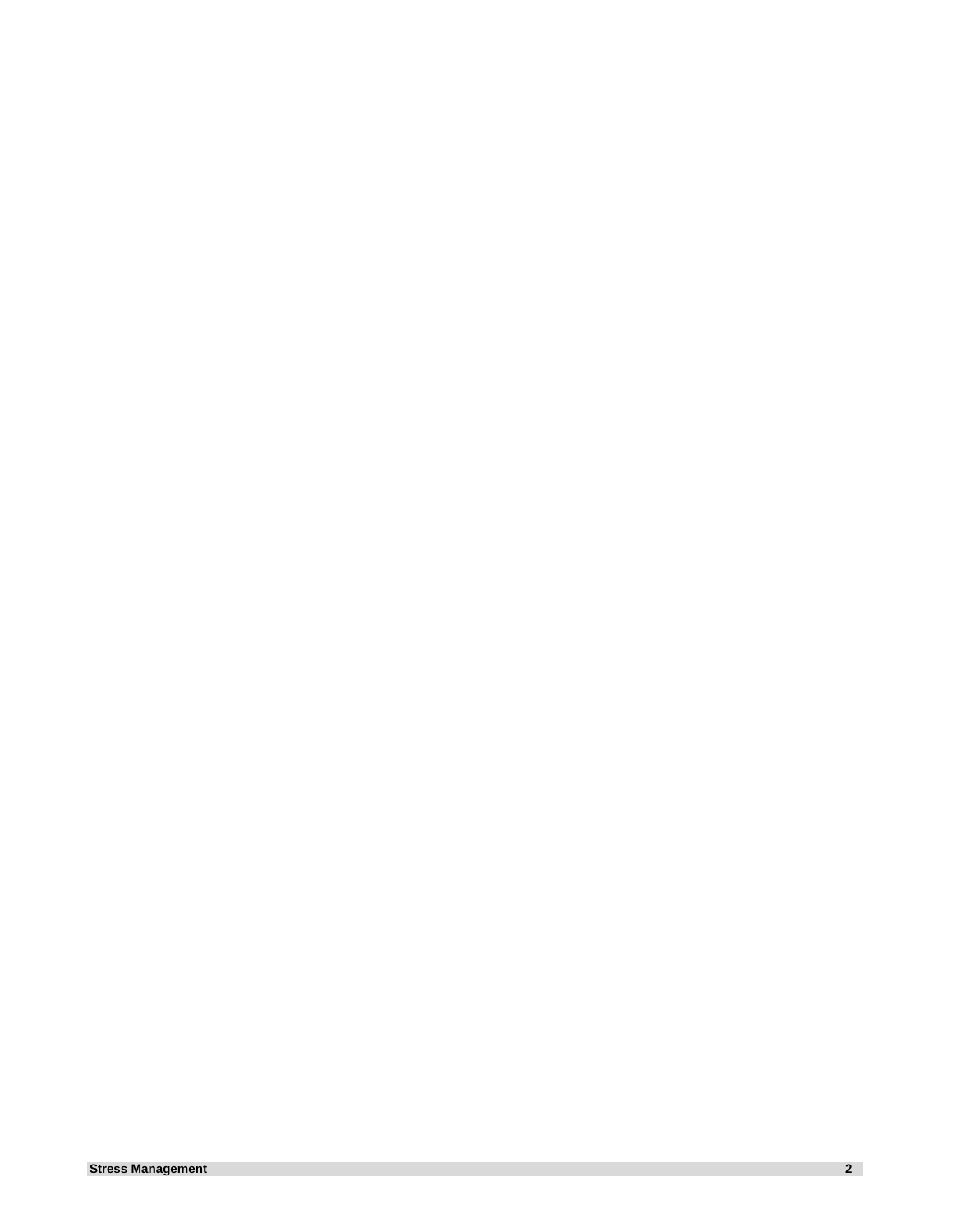# **Objectives of this workshop**

- Learn practical skills and attitudes for reducing stress that draw upon your inner resources and natural capacity for healing and health so that you can model stress management for your patients
- Identify many other resources for your use and the use of your patients

# **What are some ways you experience stress (in your body or mind)?**

### **The most common symptoms of stress are ones many of us see or feel every day:**

Fatigue Nervousness Irritability Headache Sleep disturbance Feel like crying

## **Other symptoms and disorders might possibly be related to stress:**

| Cardiovascular disease  |
|-------------------------|
| <b>Diabetes</b>         |
| More frequent illnesses |
| Asthma                  |
| Accidents & injuries    |
|                         |

**When we react to stress,** what happens to the body and the mind? Stress hormones and muscle tension automatically increases, and rational thinking decreases. The sympathetic nervous system is activated.

**When we relax,** the parasympathetic nervous system is activated. Stress hormones and muscle tension decrease, and the opportunity for rational thinking increases. Not only do we think clearer, but our immune system seems to function more efficiently.

|                     | <b>Automatic pilot:</b> Stimulus $\rightarrow$ Reaction             |
|---------------------|---------------------------------------------------------------------|
| <b>Mindfulness:</b> | Stimulus $\rightarrow$ AWARENESS $\rightarrow$ Choose Your Response |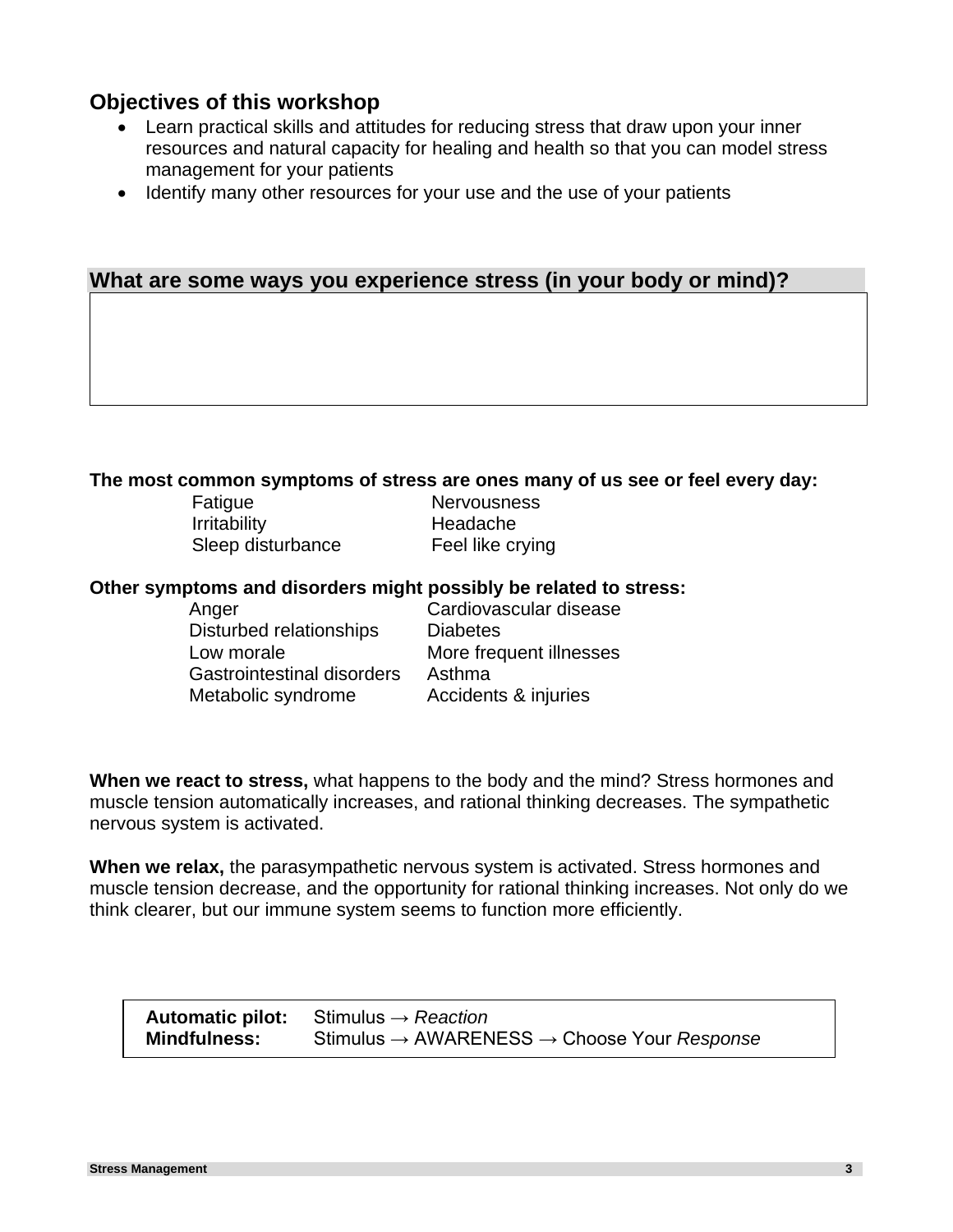# **Breath Awareness**

Simply focus your attention on the way the breath feels in the body, without having to change anything. Do this for as short or as long as you'd like. What are the qualities of your breath each moment?

# **Abdominal Breathing**

Let your belly expand as you inhale and contract as you exhale. If this is hard to do, place one hand over your navel and imagine inhaling into your hand. Or imagine your belly is a balloon that you fill with air, then allow to empty.

**Stretches:** Move slowly, with the breath, with total awareness, respecting your body's limits

Stretch neck and head forward and back, side to side. Lift shoulders up to ears and slowly down. Extend hands and gently flex and rotate. Lift hands overhead and stretch to either side. Place left hand on right knee and gently twist right; repeat on opposite side. Point, flex, and rotate each foot.

# **Observation of Thoughts**

Let your body settle and bring your awareness to your breath. When you're set, notice thoughts as they naturally arise and disappear, much like we'd watch clouds pass overhead. Simply observe the thoughts without trying to control or to judge them. When you find you've been carried away by a thought, gently come back to the breath, then continue observing the thoughts. Do this for as short or as long as you'd like. We may not be able to control our thoughts, but we can choose how to respond to them.

### **Example of practicing mindfulness during a workday**

Sit with your breath and thoughts every morning to set the tone of the day. At your workspace, pay attention to your body sensations and breathing. Use a common cue (one small routine) as a reminder to "center" yourself. Pay attention to walking to and from your transportation. Before entering your home, briefly pause and breathe.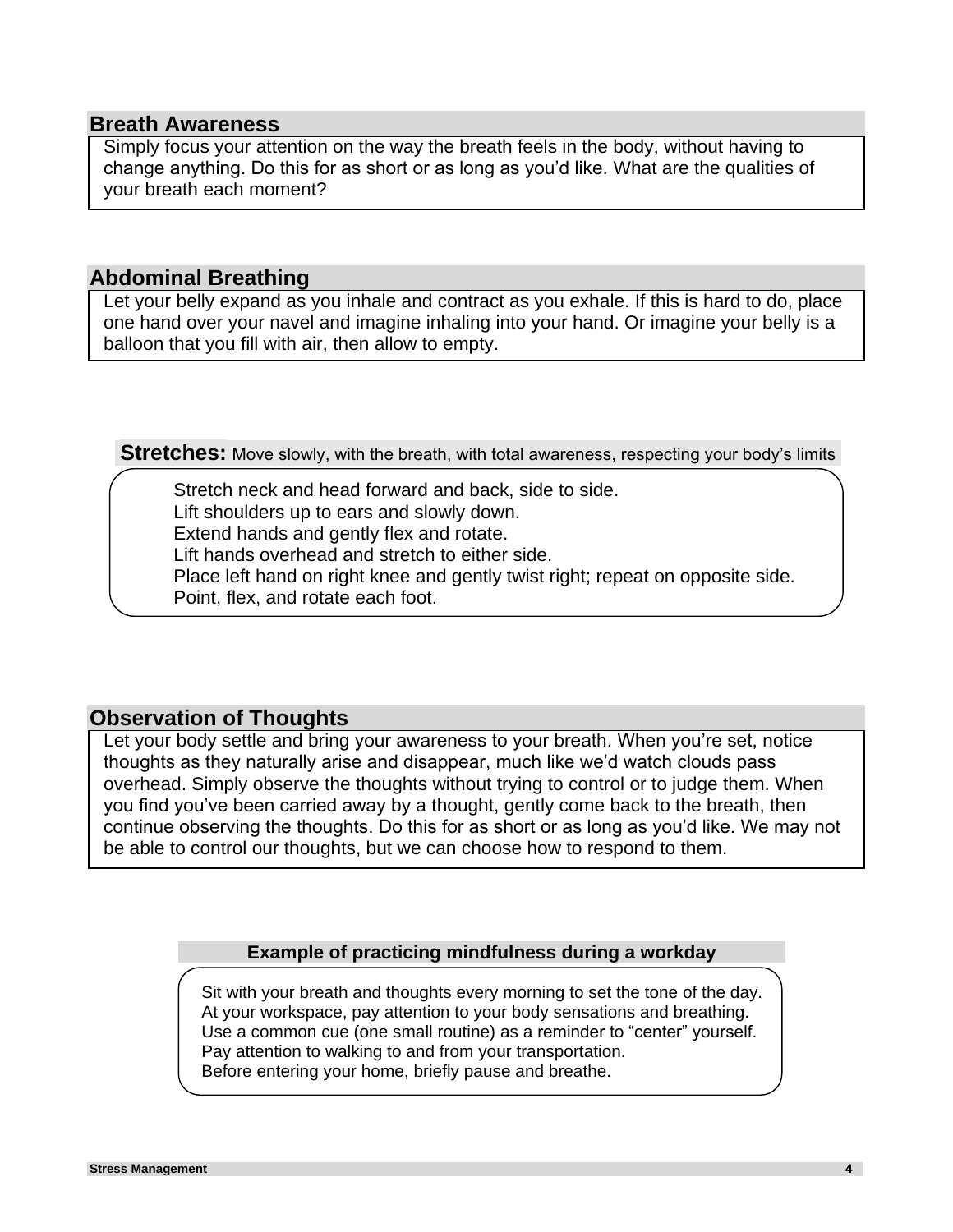- **1. Be Open:** mindful awareness of sensory experience
- **2. High Quality Connections:** respect, support, trust, and play
	- Surround yourself with positive thinkers.
	- Talk with others who can really listen family, friends, professionals.
- **3. Kindness:** do and be what others need
- **4. Distractions:** fully absorbed by a healthy activity
	- Take short breaks throughout the day.
	- Visualize calming scenes.
	- Kick your feet up at least once a day.
	- Find an enjoyable hobby.
	- Take a vacation, a *real* vacation.
	- Volunteer for charitable or social causes you believe in.
- **5. Dispute Negative Thinking:** quickly dispute your inner critic
- **6. Find Nature:** locate several nearby natural spots
- **7. Learn and Apply Your Strengths:** design your life to use your strengths daily
- **8. Meditate Mindfully:** sit quietly for at least a few minutes daily
	- Mindfulness of breath: Simply feel the sensation of breathing, just the way it is now.
	- Mindfulness of thoughts: Simply notice thoughts as events, arising and passing away, without judgment or evaluation. If you find yourself carried away by a thought, anchor your attention on the breath, then gently return to noticing thoughts.
- **9. Meditate on Loving Kindness:** use emotional imagery to generate positive feelings
- **10. Gratitude:** create routine rituals to express gratitude
- **11. Savor Positivity:** recognize and appreciate when good things happen
- **12. Visualize Your Future:** create your personal vision and mission statements
	- Practice time management: Have a purpose, set goals, prioritize, take action.

# **Resources**

**Mindfulness-Based Program** for Stress & Pain Management: 966-8586 or http://pim.med.unc.edu **Campus Health Services:** 966-6586 or http://campushealth.unc.edu/ **Employee Assistance Program:** 877-327-7658

Jeffrey Brantley. *Calming Your Anxious Mind.* 2007. Richard D. Carson. *Taming Your Gremlin.* 2003. Stephen Covey. *7 Habits of Highly Effective People.* 1989. Barbara Fredrickson. *Positivity.* 2009. Jon Kabat-Zinn. *Full Catastrophe Living.* 1990. Jon Kabat-Zinn. *Wherever You Go, There You Are.* 2005. Kerry Patterson et al. *Change Anything.* 2011.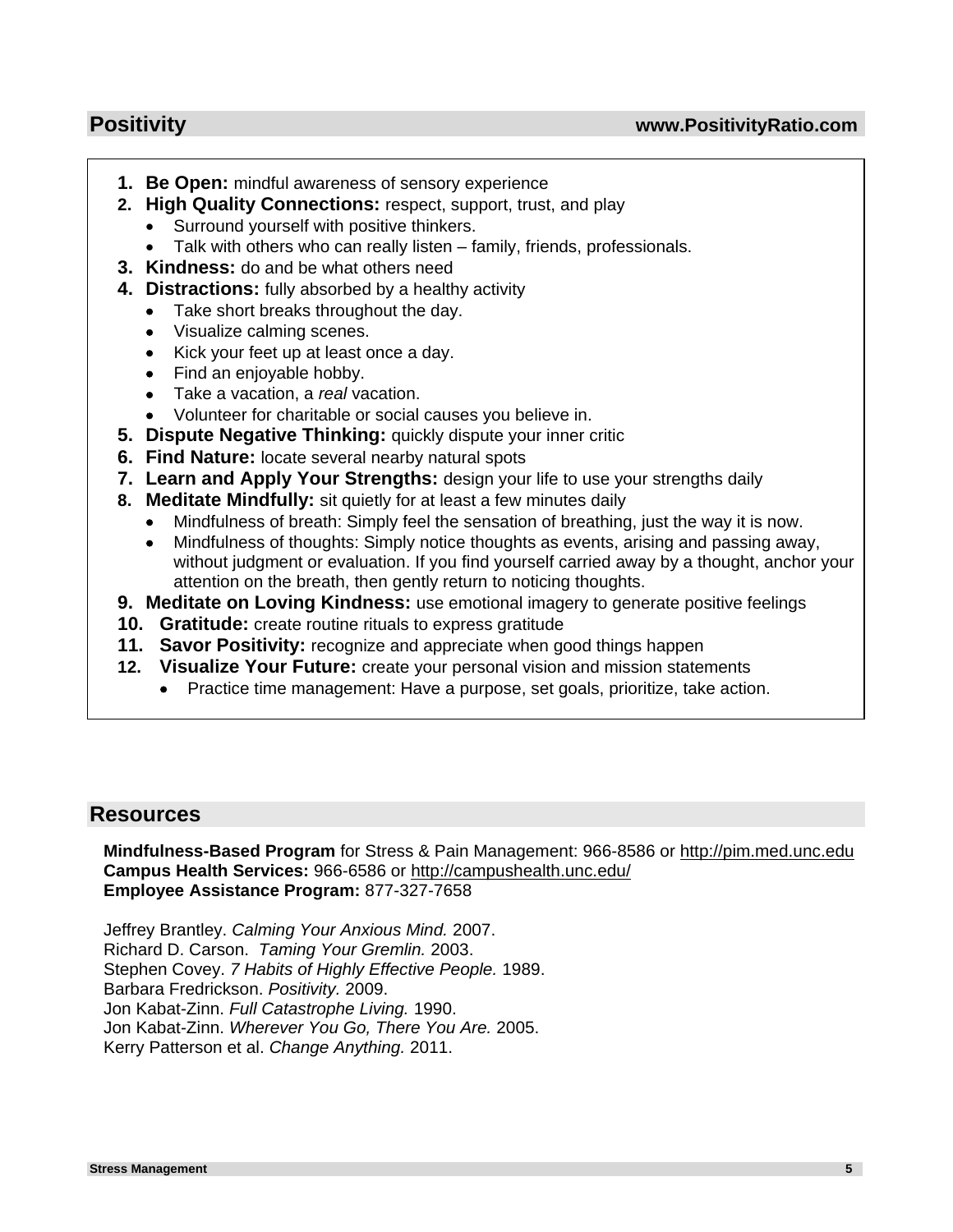# **Improve the Odds: make change possible**

- 1. **Identify** your issue clearly: What is one thing you want to focus on changing?
- 2. **Crucial moments:** When are you most likely to be challenged or to fail?
- 3. **Vital behaviors:** What might help you meet the challenge of your crucial moments?
- 4. Use all of the *six sources of influence* to support your vital behaviors:

|                   | <b>MOTIVATION</b>                                | <b>ABILITY</b>                                               |
|-------------------|--------------------------------------------------|--------------------------------------------------------------|
| <b>PERSONAL</b>   | What are the most convincing<br>benefits to you? | What do you know and what do you need<br>to learn how to do? |
|                   |                                                  |                                                              |
|                   | Who are your allies and<br>cheerleaders?         | How can you harness the power of<br>teamwork?                |
| <b>SOCIAL</b>     |                                                  |                                                              |
|                   | What are your rewards and<br>accountabilities?   | How can you make your environment<br>supportive?             |
| <b>STRUCTURAL</b> |                                                  |                                                              |

- 5. **Write** your plan in detail, tell someone you trust, and ask for professional help if needed.
- 6. **Be a scientist:** be willing to experiment and to pay attention to feedback.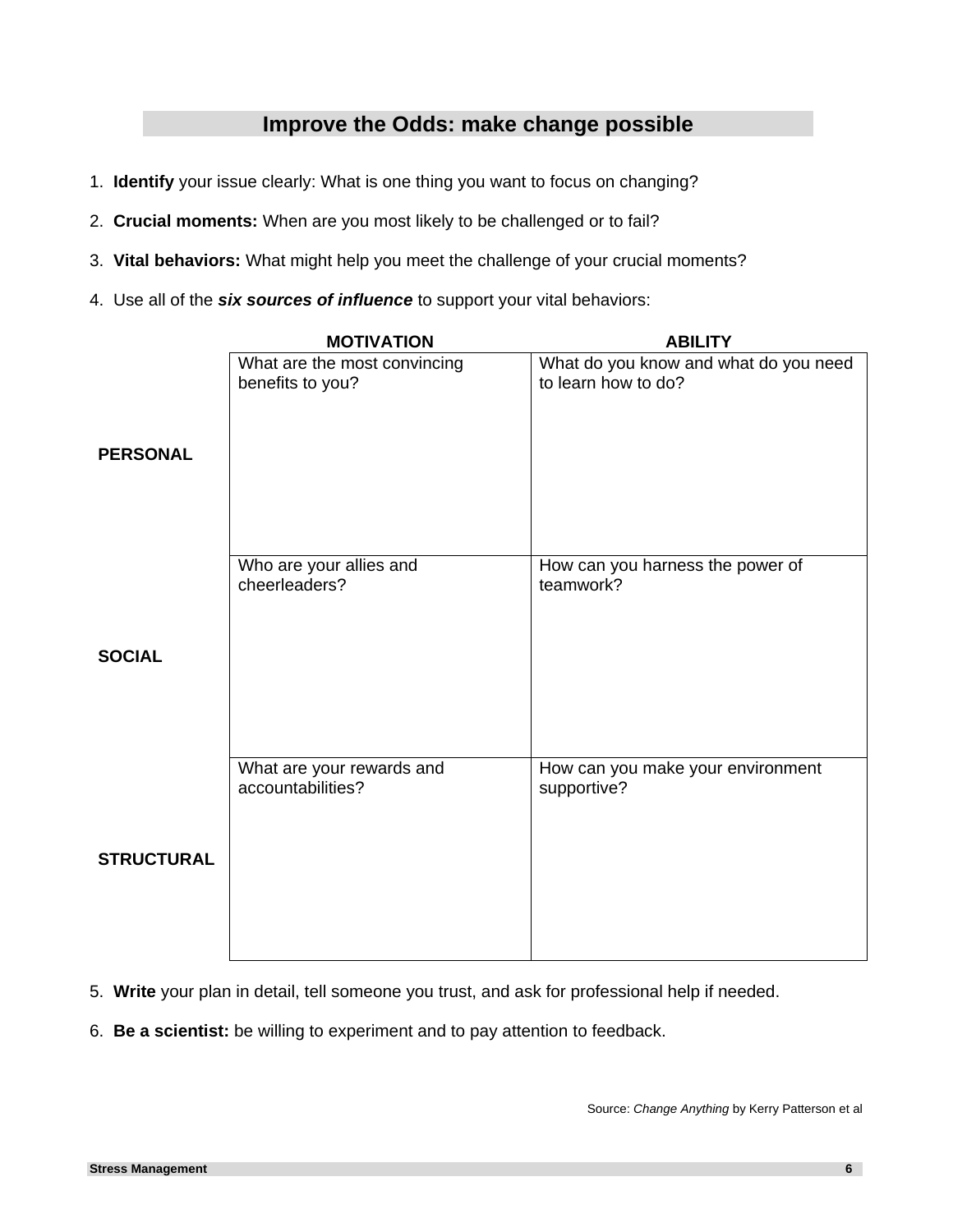# **Factors contributing to stress at work: How can we cope?**

#### **Situational Factors**

#### **Design of tasks**

*Problems:* heavy workload, infrequent rest breaks, long work hours, hectic and routine tasks with little inherent meaning, underutilized skills, little sense of control

*Solutions:* match work and workload with worker capabilities, skills, and resources; meaning of work and opportunities to use skills; flex time; temporary help; prioritize; schedule breaks

#### **Management style**

*Problems:* lack of worker participation in decision making, poor organizational communication, lack of family-friendly policies

*Solutions:* clearly define worker roles and responsibilities; let workers participate in decisions and actions affecting their jobs; build teamwork; allow flex time

#### **Career concerns**

*Problems:* job insecurity, lack of growth or advancement opportunities, rapid workplace changes without adequate preparation

*Solutions:* reduce uncertainty about career development and employment prospects; update resume; ask for what you need; attend training for career growth

#### **Interpersonal work relationships**

*Problems:* poor social environment, lack of support from coworkers and managers *Solutions:* allow appropriate social interaction among workers; establish work schedules that are compatible with demands outside work; be role model; develop communication skills

### **Environmental conditions**

*Problems:* unpleasant or dangerous physical conditions *Solutions:* create safe & healthy working conditions

#### **Individual Factors**

| Work/life balance                           | <b>Support network</b>                     |
|---------------------------------------------|--------------------------------------------|
| Time management, priorities (first things   | Family, friends, social connections        |
| first)                                      |                                            |
| <b>Health management</b>                    | <b>Attitude and outlook</b>                |
| Exercise and stretch, relaxation and sleep, | Attitude of gratitude, realistic optimism, |
| diet                                        | acknowledge true levels of control,        |
|                                             | mindfulness                                |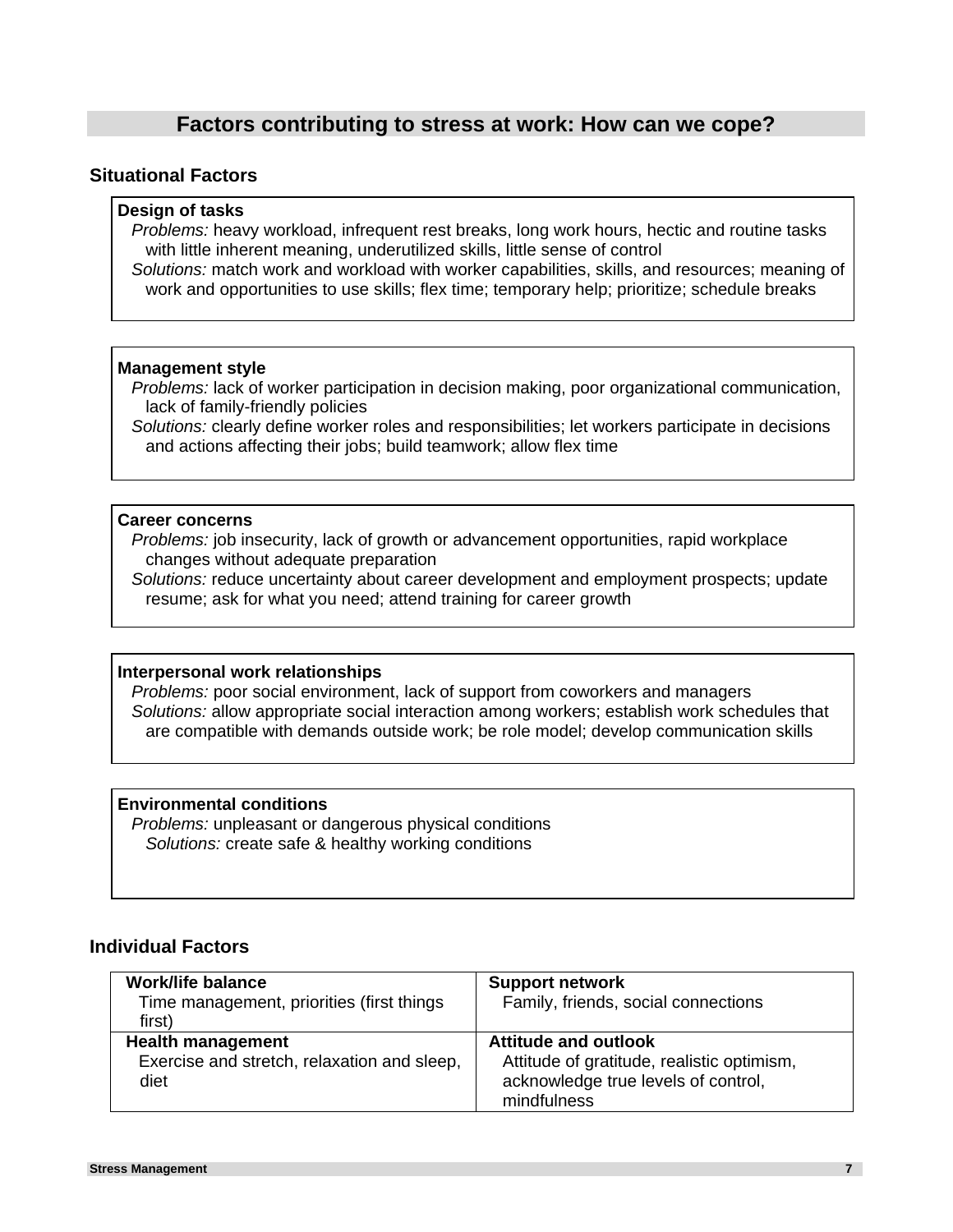# **STRESS TEST**

# *Add 2 points for each of the following items:*

- You exercise for a minimum of 20 minutes three days a week.
- You wake up feeling reasonably rested at least 5 days a week.
- You have an income adequate to meet basic needs.
- \_\_\_\_You are reasonably comfortable with your body weight.
- You have one or more friends with whom you can talk about personal matters.
- \_\_\_\_You eat at least one balanced meal a day.
- \_\_\_\_You give and receive affection regularly.
- \_\_\_\_You feel that you are in good health.
- \_\_\_\_You feel supported by your social network.
- \_\_\_\_You usually communicate effectively in your interpersonal relationships.
- You do something fun at least once a week.
- You drink fewer than three caffeine drinks (coffee, tea, or cola) a day.

# **\_\_\_\_Subtotal so far**

# *Add 1 point for each of the following items:*

\_\_\_\_You have a quiet place in which you can relax on a regular basis. You take quiet time for yourself during the day.

**\_\_\_\_Subtotal so far**

### *Subtract 1 point for each of the following items (up to 7 points for each item):*

\_\_\_\_Every time during the week that you use alcohol to relieve stress.

\_\_\_\_Every time during the week that you smoke cigarettes to relieve stress.

\_\_\_\_Every time during the week that you use a substance other than alcohol or cigarettes to relieve stress.

**\_\_\_\_Subtotal so far**

# *Subtract 2 points for the following item:*

\_\_\_\_You feel you lack a consistent sense of purpose, connectedness, or life meaning.

**Total Score** (see next page for interpretation of your stress test score)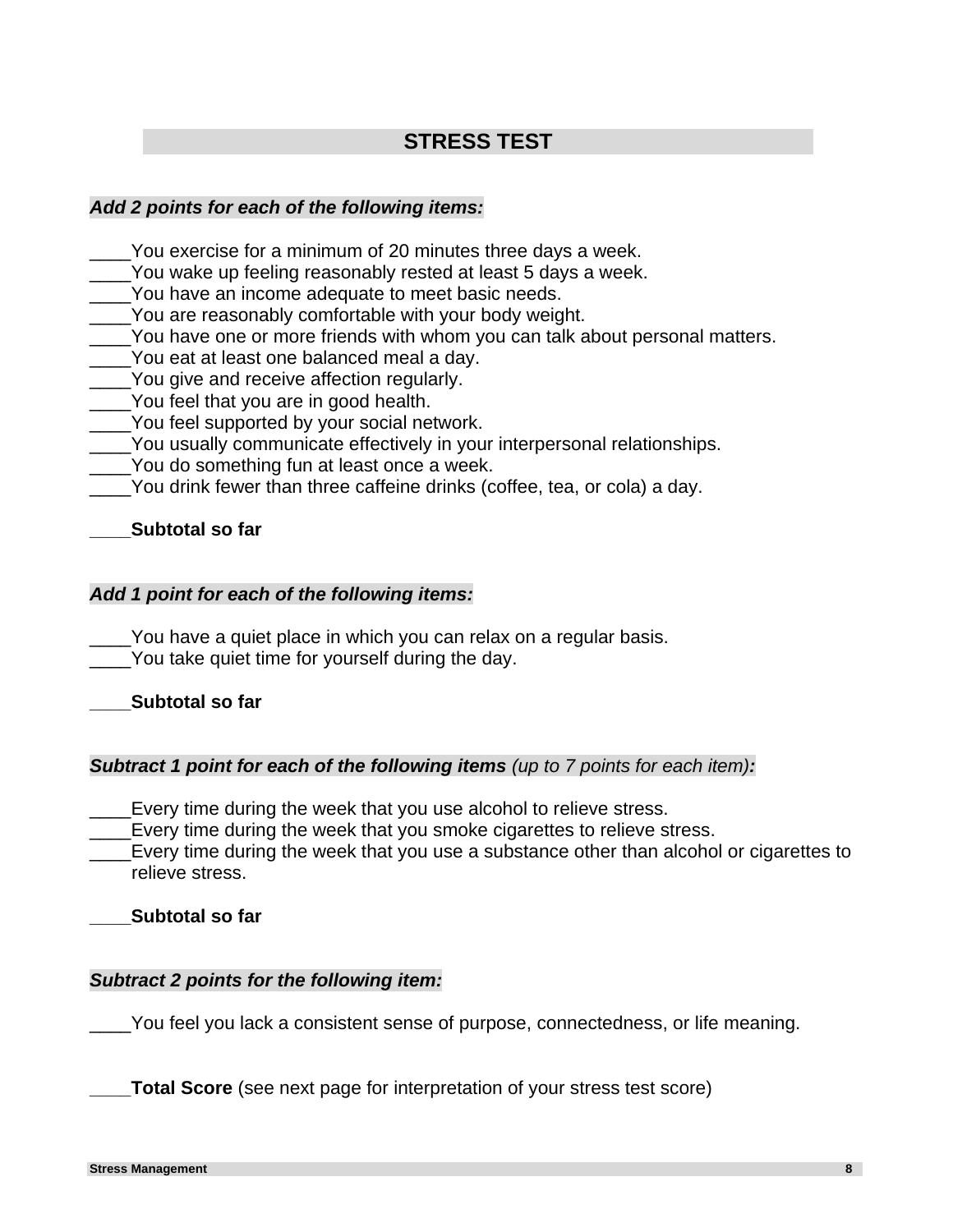# **INTERPRETATION OF YOUR STRESS TEST SCORE**

#### **<8 points**

Your test score shows that not only are you living under a lot of stress, but you may also be compromising your health by the ways in which you deal with this stress. But don't panic; there are many healthy skills you can learn to more effectively handle your stress.

#### **8 - 16 points**

It appears that you currently do some good things to relieve your stress. If you are satisfied with how you manage the stress in your life, great. Keep taking care of yourself. You need more practice with stress management.

#### **>16 points**

While you may sometimes feel the effects of too much stress, it appears that you are doing an effective job of handling the stress in your life. Please feel welcome to keep on learning.

Source: Campus Health Services at [<http://campushealth.unc.edu/>](http://campushealth.unc.edu/index.php?option=com_frontpage&Itemid=1)

#### **Notes**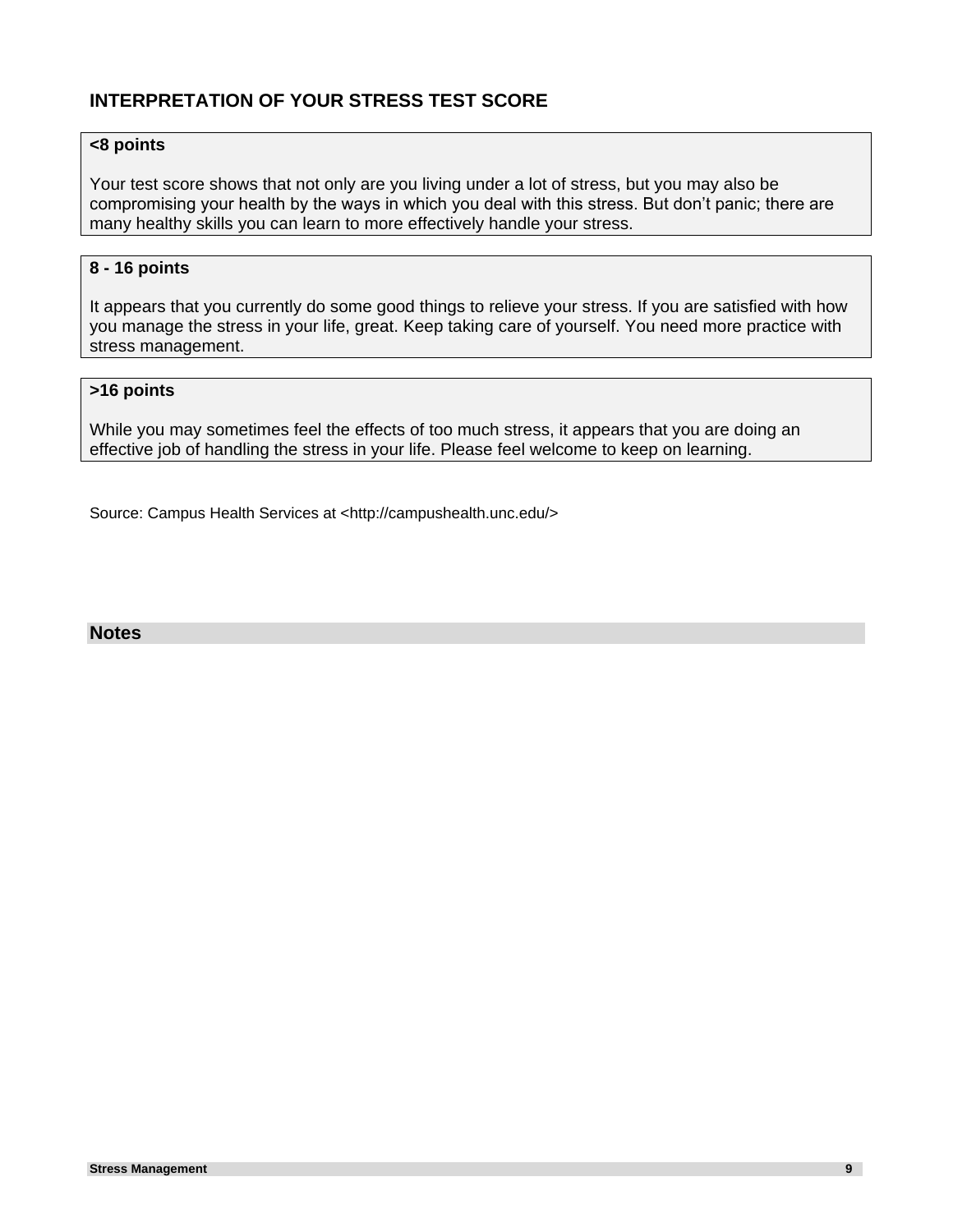# **Mindfulness During the Workday**

- 1. Take a few minutes in the morning to be quiet and meditate or pray, to listen to the sounds of nature, or to take a slow quiet walk.
- 2. While your car is warming up, take a minute to quietly pay attention to your breathing.
- 3. While driving, become aware of body tension; e.g., hands tight on the steering wheel or raised shoulders.
- 4. Decide not to play the radio, and be with yourself.
- 5. When stopped at a red light, pay attention to your breathing and to the quality of your mind.
- 6. Once you park your car at the workplace, use the walk across the parking lot to step into your life, to know where you are and where you are going.
- 7. While sitting at your work space, pay attention to body sensations, consciously attempting to relax and to rid yourself of excess tension.
- 8. Use your breaks to truly relax rather than "pausing." For instance, instead of having a coffee, a cigarette, or reading, take a short walk or sit at your desk and renew yourself.
- 9. Take some time at lunch (or other moments in the day) to speak with close associates about topics that are not necessarily work-related.
- 10. Decide to STOP for a minute every hour during the workday. Become aware of your breathing and body sensations, allowing the mind to settle, to regroup and recoup.
- 11. Use the everyday cues in your environment as reminders to center yourself, e.g., the ringing of the telephone, sitting down to the computer, walking through a doorway, etc.
- 12. Pay attention to the short walk back to your car, breathing in the crisp or warm air. Listen to the sounds outside your work place.
- 13. At the end of the workday, while your car is warming up, sit quietly and consciously make the transition from work to home. Take a moment to simply be. Enjoy it for a moment.
- 14. When you pull into the driveway or park your car, take a minute to orient yourself to being with your family members or to entering your home.
- 15. Change out of work clothes when you get home. If possible, take a few minutes to be quiet and still.
- 16. At the end of the day, retrace today's activities, acknowledging what you've accomplished. Then make a list for tomorrow – you've done enough for today!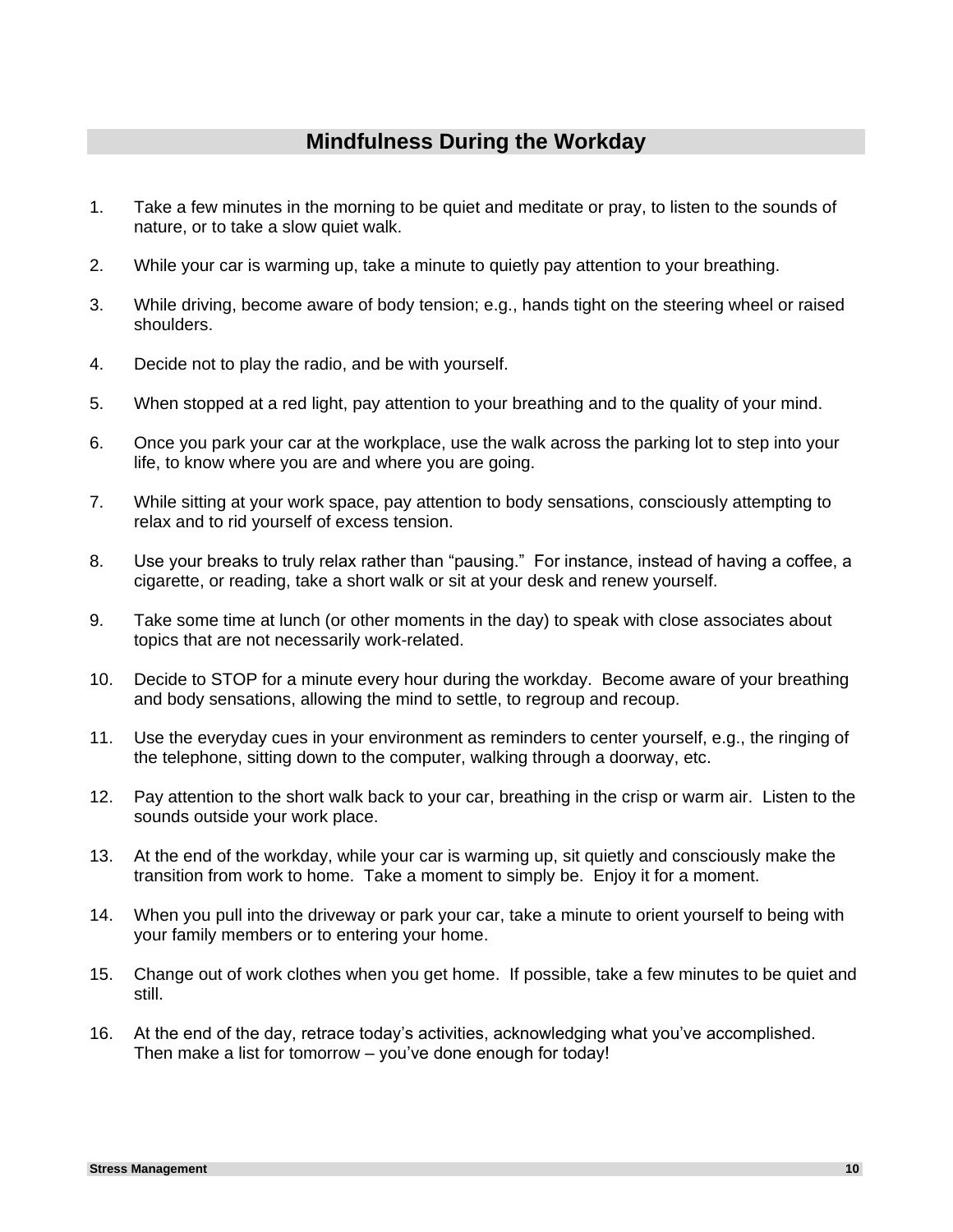# **Control Your Stress in the Workplace**

Pressure situations are present during both good and bad economic times. However, when times are tough the situations can be magnified. Problems at home can directly influence issues in the workplace. It is important as a manager to recognize that your team might have outside stressors affecting their job performance. It is your job to create an environment that reduces stress and promotes engagement. In a workplace environment like this, employees will be more apt to reach their full potential and drive results. Here are 8 tips to help you and your team control stress and worry in tough situations.

#### **1. Live in a compartment of the present.**

The professional with a commitment to service seals off each interaction with a customer so that negative experiences don't poison future interactions. Don't allow past successes or failures or future anticipated success or difficulties influence your current performance. When it comes to customer service, live in the moment.

#### **2. Don't fuss about trifles.**

A "trifle" is something that is insignificant in comparison to other things in your life. When you focus on trifles, you lose perspective. Keep the big picture in mind. Doing so will help you objectively sort out the small stuff from the important issues.

#### **3. Cooperate with the inevitable.**

Realize when your situation is inevitable. If you can learn to recognize situations where you have no control, you can gain some control over the emotional aspects of the situation. By cooperating with the outcome, you are making a conscious choice about how to respond to an inevitable situation.

#### **4. Decide just how much anxiety a situation is worth and refuse to give it any more of your energy.**

Once you make this decision, it is easier to find ways you can improve on the situation or let it go and move on.

#### **5. Create happiness for others.**

This principle appeals to your nobler motives. It is difficult to sustain a negative attitude when you are doing something good or helpful for someone else. Simply put: Doing good for others makes you feel better.

#### **6. Expect ingratitude.**

In your job, you provide many diverse services. When you do so, you probably expect in return some signal of gratitude for your assistance. This expectation is rarely met. If you do receive heartfelt thanks from someone, you should count yourself lucky; you are dealing with a grateful person. Most people are simply not accustomed to being grateful, even when you provide them with excellent service. You shouldn't let ingratitude deter you from providing top-quality service.

#### **7. Put enthusiasm into your work.**

Enthusiasm is the positive energy and sustained effort that keeps you driving toward your goals. Making a decision to have a positive outlook can be critical in enjoying your job and working with your internal and external customers.

#### **8. Do the very best you can.**

It can be difficult to deal with criticism, especially if you feel it is undeserved or if it hurts your self-esteem. One way to put criticism in perspective is to ask yourself if you are doing the very best you can with what you know and are able to do. If you are, then you can avoid taking the criticism personally. If there is room for improvement in your performance, you can look at the criticism objectively and take responsibility for improving your performance.

Copyright © 2010 Dale Carnegie & Associates, Inc.